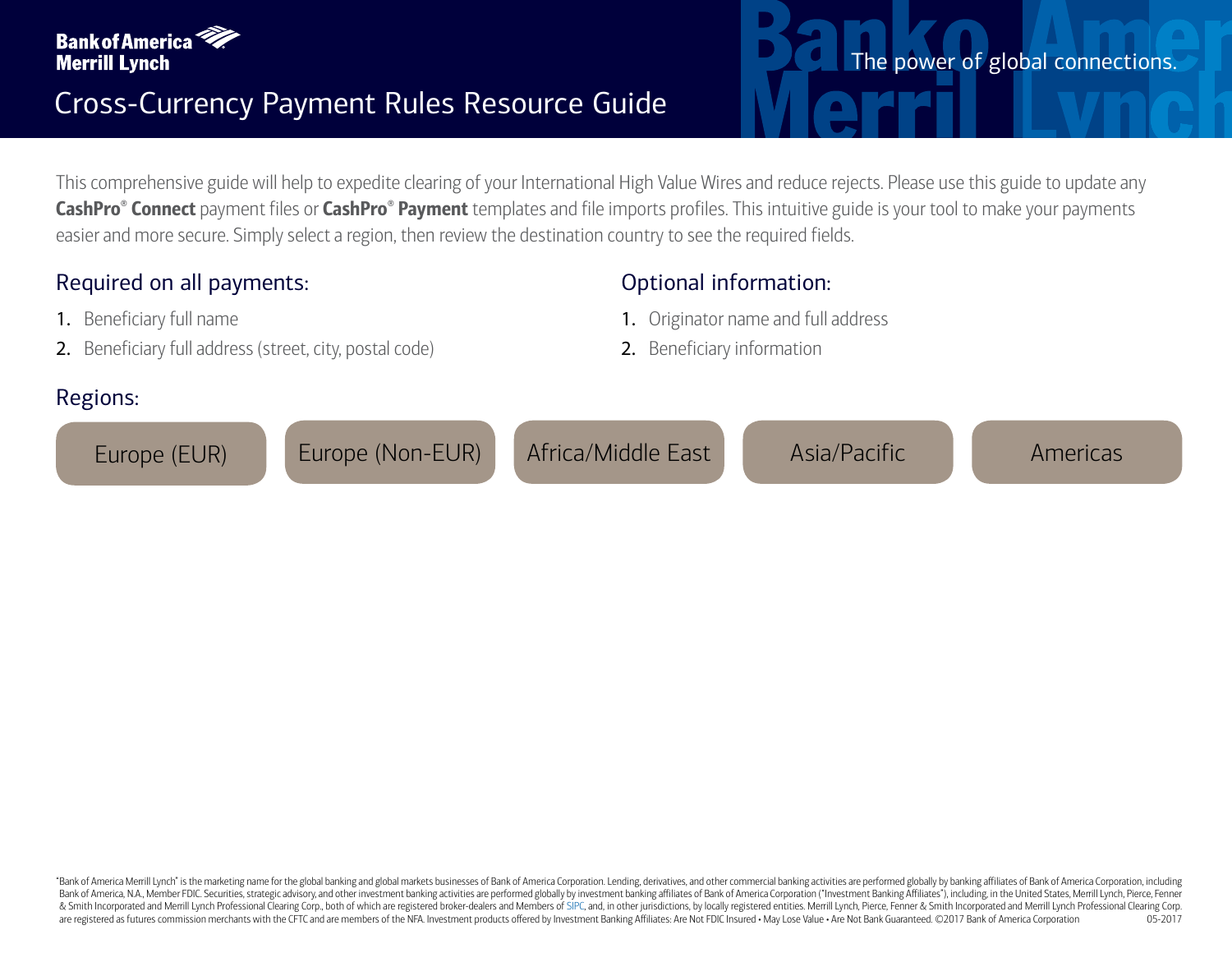

### Payment Formatting Guide — Europe EUR

Overall rule: when sending TAX related payments, a TAX ID associated with the payment needs to be included in the payment. **See also File Import information** 

| Country       | <b>Currency</b><br>Code | <b>Currency</b> | <b>Required Fields</b>               | Country         | <b>Currency</b><br>Code |
|---------------|-------------------------|-----------------|--------------------------------------|-----------------|-------------------------|
| Aland Islands | AX                      | <b>EUR</b>      | BAN required with length of 18       | Lithuania       | LT                      |
| Andorra       | <b>AD</b>               | <b>EUR</b>      | BAN required with length of 24       | Luxembourg      | LU                      |
| Austria       | AT                      | <b>EUR</b>      | BAN required with length of 20       | Malta           | MT                      |
| Belgium       | <b>BE</b>               | <b>EUR</b>      | BAN required with length of 16       | Mayotte         | YT                      |
| Cyprus        | <b>CY</b>               | <b>EUR</b>      | BAN required with length of 28       | Monaco          | <b>MC</b>               |
| Estonia       | <b>EE</b>               | <b>EUR</b>      | BAN required with length of 20       | Montenegro      | ME                      |
| Finland       | FI                      | <b>EUR</b>      | BAN required with length of 18       | Netherlands     | NL                      |
| France        | <b>FR</b>               | <b>EUR</b>      | BAN required with length of 27       | Portugal        | PT                      |
| French        |                         |                 |                                      | Reunion         | <b>RE</b>               |
| Southern      | TF                      | <b>EUR</b>      | IBAN required with length of 27<br>▶ | San Marino      | <b>SM</b>               |
| Territories   |                         |                 |                                      | Slovak Republic | <b>SK</b>               |
| Germany       | DE                      | <b>EUR</b>      | BAN required with length of 22       | Slovenia        | SI                      |
| Greece        | GR                      | <b>EUR</b>      | BAN required with length of 27       | Spain           | ES                      |
| Ireland       | IE                      | <b>EUR</b>      | BAN required with length of 22       | United          |                         |
| Italy         | $ \top$                 | <b>EUR</b>      | BAN required with length of 27       | Kingdom         | GB                      |
| Kosovo        | XK                      | <b>EUR</b>      | BAN required with length of 22       | Vatican City    | <b>VA</b>               |
| Latvia        | LV                      | <b>EUR</b>      | BAN required with length of 21       |                 |                         |

| Country           | <b>Currency</b><br>Code | Currency   | <b>Required Fields</b>               |
|-------------------|-------------------------|------------|--------------------------------------|
| Lithuania         | LT                      | <b>EUR</b> | BAN required with length of 20       |
| Luxembourg        | LU                      | <b>EUR</b> | IBAN required with length of 20      |
| Malta             | <b>MT</b>               | <b>EUR</b> | BAN required with length of 31       |
| Mayotte           | YΤ                      | <b>EUR</b> | IBAN required with length of 27      |
| Monaco            | <b>MC</b>               | <b>EUR</b> | BAN required with length of 27       |
| Montenegro        | МE                      | <b>EUR</b> | IBAN required with length of 22      |
| Netherlands       | <b>NL</b>               | <b>EUR</b> | BAN required with length of 18       |
| Portugal          | PT                      | <b>EUR</b> | IBAN required with length of 25      |
| Reunion           | <b>RE</b>               | <b>EUR</b> | BAN required with length of 27       |
| San Marino        | <b>SM</b>               | <b>EUR</b> | IBAN required with length of 27      |
| Slovak Republic   | <b>SK</b>               | <b>EUR</b> | IBAN required with length of 24<br>▶ |
| Slovenia          | SI                      | <b>EUR</b> | IBAN required with length of 19      |
| Spain             | ES                      | <b>EUR</b> | BAN required with length of 24       |
| United<br>Kingdom | GB                      | <b>EUR</b> | IBAN required with length of 22      |
| Vatican City      | <b>VA</b>               | <b>EUR</b> | $\triangleright$ SWIFT/BIC (11)      |

The power of global connections.

Home

"Bank of America Merrill Lynch" is the marketing name for the global banking and global markets businesses of Bank of America Corporation. Lending, derivatives, and other commercial banking activities are performed globall Bank of America, N.A., Member FDIC. Securities, strategic advisory, and other investment banking activities are performed globally by investment banking affiliates of Bank of America Corporation ("Investment Banking Affili & Smith Incorporated and Merrill Lynch Professional Clearing Corp., both of which are registered broker-dealers and Members of [SIPC,](http://www.sipc.org) and, in other jurisdictions, by locally registered entities. Merrill Lynch, Pierce, Fenne are registered as futures commission merchants with the CFTC and are members of the NFA. Investment products offered by Investment Banking Affiliates: Are Not FDIC Insured . May Lose Value . Are Not Bank Guaranteed. ©2017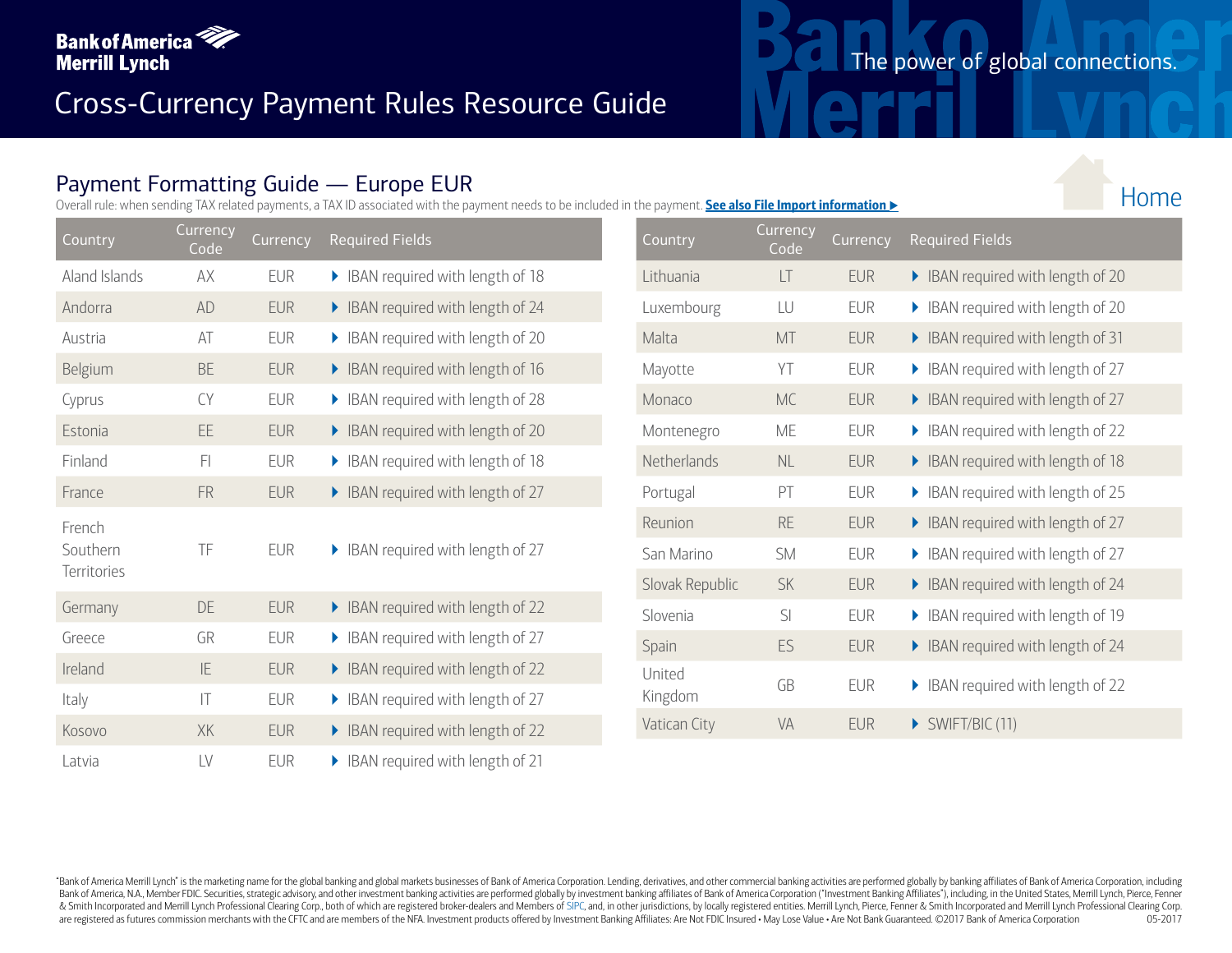

## Payment Formatting Guide — Europe Non-EUR

Overall rule: when sending TAX related payments, a TAX ID associated with the payment needs to be included in the payment. **See also File Import information** u

| Country                | Currency<br>Code | Currency   | <b>Required Fields</b>                                                                                                              | Country                    | Currency<br>Code     |
|------------------------|------------------|------------|-------------------------------------------------------------------------------------------------------------------------------------|----------------------------|----------------------|
| Albania                | AL               | ALL        | BAN recommended with length of 28<br>Purpose of Payment (35)                                                                        | Isle of Man                | IM.                  |
| <b>Belarus</b>         | BY               | <b>BYN</b> | Purpose of Payment (35)<br>MFO Bank Code (3 or 9)                                                                                   |                            |                      |
| Bosnia-<br>Herzegovina | BA               | <b>BAM</b> | BAN recommended with length of 20<br>Purpose of Payment (35)                                                                        | Jersey                     | JE                   |
| <b>Bulgaria</b>        | <b>BG</b>        | <b>BGN</b> | BAN required with length of 22<br>Purpose of Payment (35)                                                                           |                            |                      |
| Croatia                | <b>HR</b>        | <b>HRK</b> | BAN recommended with length of 21                                                                                                   | Liechtenstein              | $\Box$               |
| Czech Republic         | CZ               | <b>CZK</b> | BAN recommended with length of 24                                                                                                   | Macedonia                  | <b>MK</b>            |
| Denmark                | DK               | <b>DKK</b> | BAN recommended with length of 18                                                                                                   |                            |                      |
| Faroe Islands          | F <sub>O</sub>   | <b>DKK</b> | BAN recommended with length of 18                                                                                                   | Moldova                    | <b>MD</b>            |
| French<br>Polynesia    | PF               | <b>XPF</b> | BAN recommended with length of 27                                                                                                   | New Caledonia              | <b>NC</b>            |
| Gibraltar              | $\overline{G}$   | GIP        | BAN recommended with length of 23                                                                                                   | Norway<br>Pitcairn Islands | N <sub>O</sub><br>PN |
|                        |                  |            | Purpose of Payment (35)                                                                                                             | Poland                     | PL                   |
| Greenland              | GL               | <b>DKK</b> | BAN recommended with length of 18                                                                                                   | Romania                    | <b>RO</b>            |
| Guernsey               | GG               | <b>GBP</b> | BAN required with length of 22.<br>If IBAN not supplied, local account<br>number is required along with the local<br>sort code (6). | Russia                     | <b>RU</b>            |
| Hungary                | HU               | <b>HUF</b> | BAN recommended with length of 28                                                                                                   |                            |                      |
| Iceland                | S                | <b>ISK</b> | BAN recommended with length of 26                                                                                                   | Serbia                     | <b>RS</b>            |

| Country          | Currency<br>Code | Currency   | <b>Required Fields</b>                                                                                                               |
|------------------|------------------|------------|--------------------------------------------------------------------------------------------------------------------------------------|
| Isle of Man      | IM.              | <b>GBP</b> | IBAN required with length of 22.<br>If IBAN not supplied, local account<br>number is required along with the local<br>sort code (6). |
| Jersey           | JE               | <b>GBP</b> | BAN required with length of 22.<br>If IBAN not supplied, local account<br>number is required along with the local<br>sort code (6).  |
| Liechtenstein    | $\Box$           | <b>CHF</b> | IBAN recommended with length of 21<br>Þ                                                                                              |
| Macedonia        | <b>MK</b>        | <b>MKD</b> | IBAN recommended with length of 19<br>Purpose of Payment (35)<br>▶                                                                   |
| Moldova          | <b>MD</b>        | <b>MDL</b> | IBAN recommended with length of 24<br>▶<br>Purpose of Payment (35)                                                                   |
| New Caledonia    | <b>NC</b>        | <b>XPF</b> | BAN required with length of 27                                                                                                       |
| Norway           | N <sub>O</sub>   | <b>NOK</b> | IBAN recommended with length of 15<br>▶                                                                                              |
| Pitcairn Islands | PN               | <b>NZD</b> | BSB Code (6)<br>▶                                                                                                                    |
| Poland           | PL               | PLN        | IBAN required with length of 28                                                                                                      |
| Romania          | <b>RO</b>        | <b>RON</b> | IBAN required with length of 24<br>▶                                                                                                 |
| Russia           | <b>RU</b>        | <b>RUB</b> | Purpose of Payment (35)<br>VO Code (5)<br>Patronymic name (father surname) (20)<br>INN tax authority $# (10 - 12)$                   |
| Serbia           | <b>RS</b>        | <b>RSD</b> | IBAN recommended with length of 22<br>Purpose of Payment (35)                                                                        |



"Bank of America Merrill Lynch" is the marketing name for the global banking and global markets businesses of Bank of America Corporation. Lending, derivatives, and other commercial banking activities are performed globall Bank of America, N.A., Member FDIC. Securities, strategic advisory, and other investment banking activities are performed globally by investment banking affiliates of Bank of America Corporation ("Investment Banking Affili & Smith Incorporated and Merrill Lynch Professional Clearing Corp., both of which are registered broker-dealers and Members of [SIPC,](http://www.sipc.org) and, in other jurisdictions, by locally registered entities. Merrill Lynch, Pierce, Fenne are registered as futures commission merchants with the CFTC and are members of the NFA. Investment products offered by Investment Banking Affiliates: Are Not FDIC Insured . May Lose Value . Are Not Bank Guaranteed. @2017

## The power of global connections.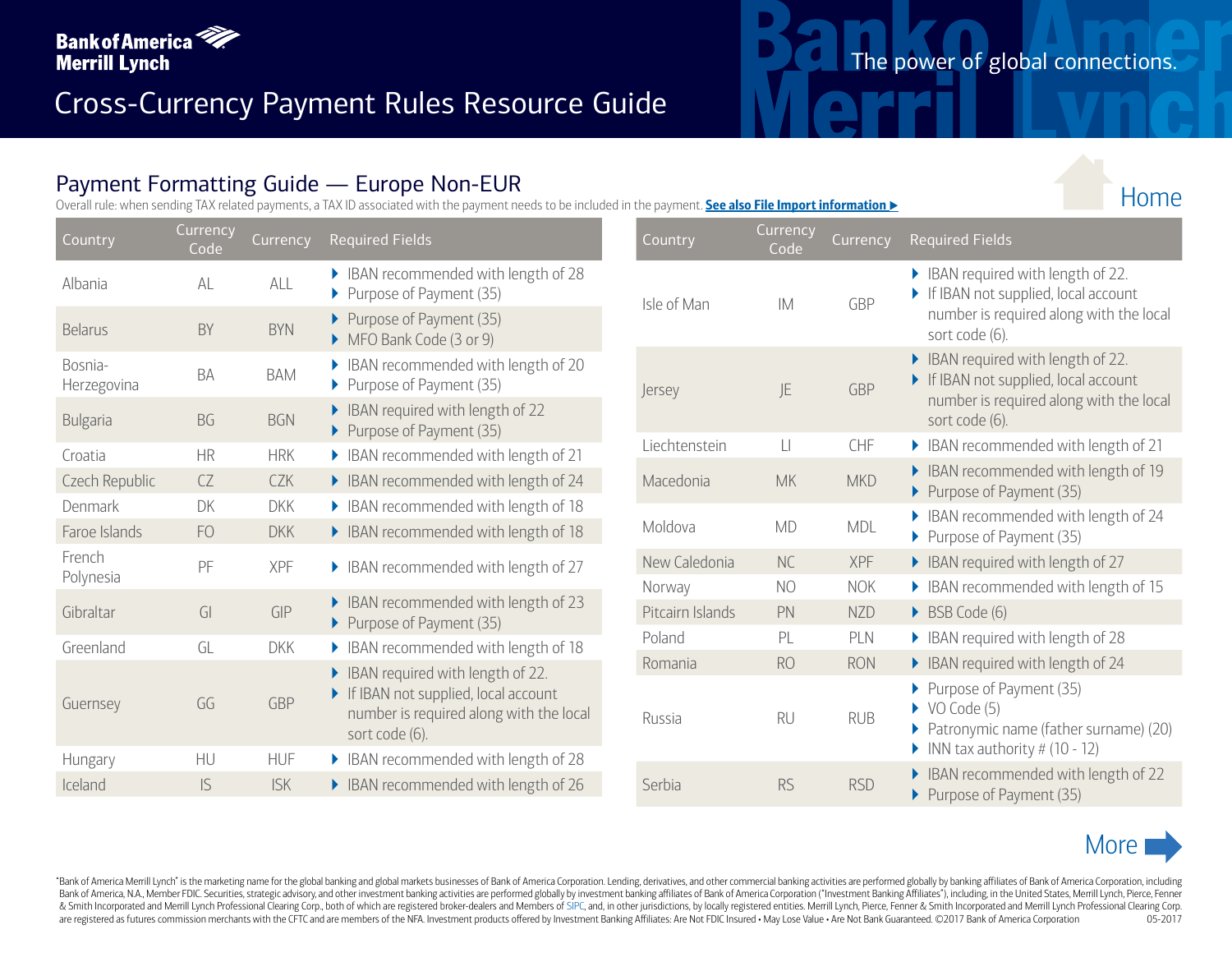

# The power of global connections.

#### Payment Formatting Guide — Europe Non-EUR

|                                      |                                          |            | $r$ ayment Formatting Guide $r =$ Luibpe Non-Lon<br>Overall rule: when sending TAX related payments, a TAX ID associated with the payment needs to be included in the payment. See also File Import information |
|--------------------------------------|------------------------------------------|------------|-----------------------------------------------------------------------------------------------------------------------------------------------------------------------------------------------------------------|
| Country                              | Currency<br>Code                         | Currency   | <b>Required Fields</b>                                                                                                                                                                                          |
| Svalbard and<br>Jan Mayen<br>Islands | SJ                                       | <b>NOK</b> | $\triangleright$ SWIFT/BIC (11)                                                                                                                                                                                 |
| Sweden                               | $\mathsf{SE}\xspace$                     | <b>SEK</b> | BAN recommended with length of 24                                                                                                                                                                               |
| Switzerland                          | $\mathsf{CH}% \left( \mathcal{M}\right)$ | CHF        | BAN recommended with length of 21                                                                                                                                                                               |
| Ukraine                              | UA                                       | UAH        | Purpose of Payment (35)                                                                                                                                                                                         |
| United<br>Kingdom                    | GB                                       | GBP        | BAN required with length of 22.<br>If IBAN not supplied, local account<br>number is required along with the local<br>sort code (6).                                                                             |
| Wallis and<br>Futuna Islands         | WF                                       | XPF        | BAN required with length of 27<br>Purpose of Payment (35)                                                                                                                                                       |
|                                      |                                          |            |                                                                                                                                                                                                                 |
|                                      |                                          |            |                                                                                                                                                                                                                 |
|                                      |                                          |            |                                                                                                                                                                                                                 |
|                                      |                                          |            |                                                                                                                                                                                                                 |
|                                      |                                          |            |                                                                                                                                                                                                                 |
|                                      |                                          |            |                                                                                                                                                                                                                 |
|                                      |                                          |            |                                                                                                                                                                                                                 |
|                                      |                                          |            |                                                                                                                                                                                                                 |
|                                      |                                          |            |                                                                                                                                                                                                                 |
|                                      |                                          |            |                                                                                                                                                                                                                 |
| <b>Back</b>                          |                                          |            |                                                                                                                                                                                                                 |



"Bank of America Merrill Lynch" is the marketing name for the global banking and global markets businesses of Bank of America Corporation. Lending, derivatives, and other commercial banking activities are performed globall Bank of America, N.A., Member FDIC. Securities, strategic advisory, and other investment banking activities are performed globally by investment banking affiliates of Bank of America Corporation ("Investment Banking Affili & Smith Incorporated and Merrill Lynch Professional Clearing Corp., both of which are registered broker-dealers and Members of [SIPC,](http://www.sipc.org) and, in other jurisdictions, by locally registered entities. Merrill Lynch, Pierce, Fenne are registered as futures commission merchants with the CFTC and are members of the NFA. Investment products offered by Investment Banking Affiliates: Are Not FDIC Insured . May Lose Value . Are Not Bank Guaranteed. @2017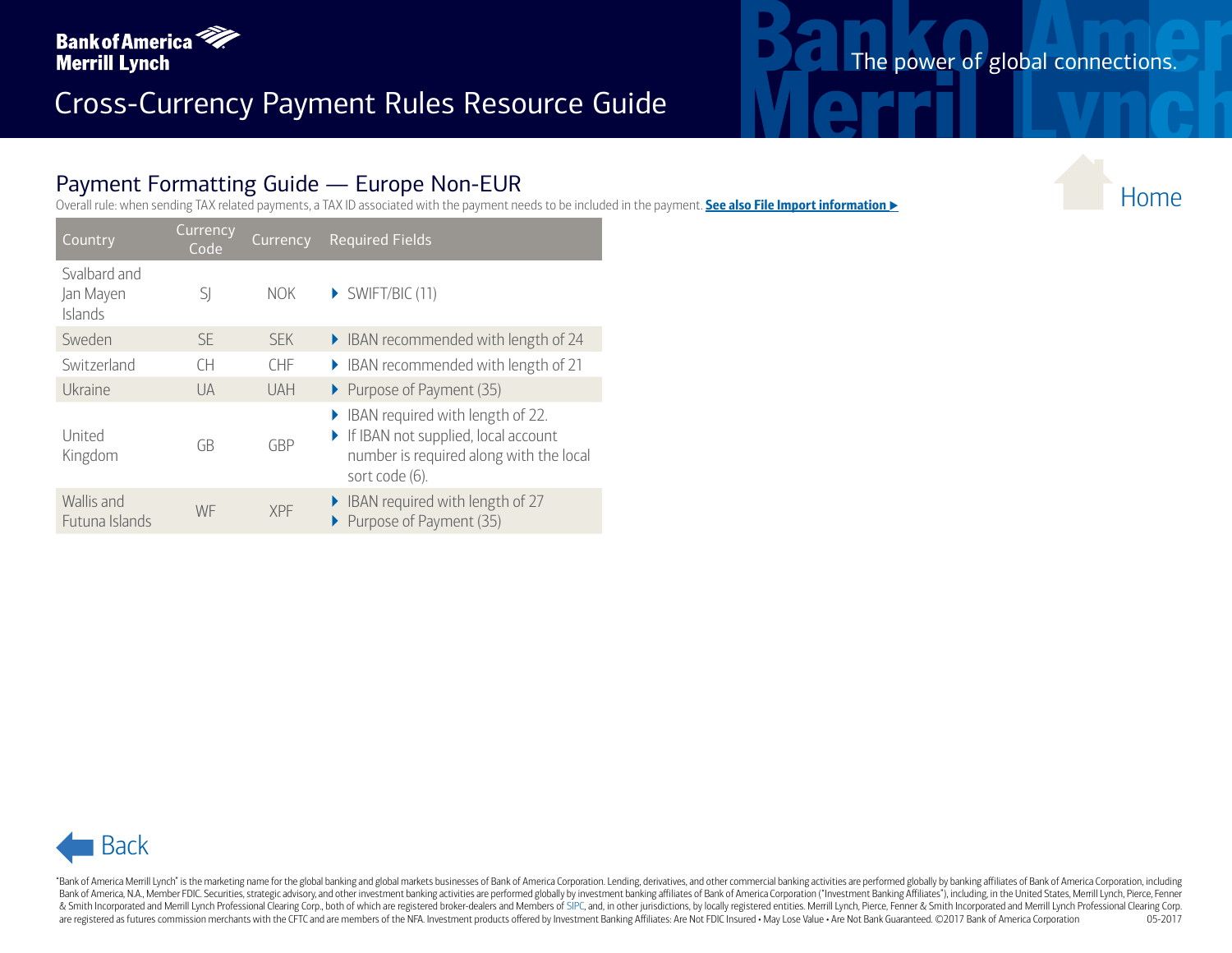

## Payment Formatting Guide — Africa/Middle East

Overall rule: when sending TAX related payments, a TAX ID associated with the payment needs to be included in the payment. **See also File Import information** u

| Country                       | Currency<br>Code | Currency   | Required Fields                                                 | Country               | Currency<br>Code |
|-------------------------------|------------------|------------|-----------------------------------------------------------------|-----------------------|------------------|
| Algeria                       | DZ               | <b>DZD</b> | Purpose of Payment (35)<br>Beneficiary Contact Name (20)        | Congo, Republic<br>of | CG               |
|                               |                  |            | Bene Phone (10)                                                 | Djibouti              | DJ               |
| Angola                        | A <sub>O</sub>   | <b>AOA</b> | IBAN required with length of 25<br>Purpose of Payment (35)      |                       |                  |
| <b>Bahrain</b>                | <b>BH</b>        | <b>BHD</b> | BAN required with length of 22                                  | Egypt                 | EG               |
| <b>Benin</b>                  | BJ               | <b>XOF</b> | BAN recommended with length of 28<br>Purpose of Payment (35)    | Equatorial            | GQ               |
| <b>Botswana</b>               | BW               | <b>BWP</b> | SWIFT/BIC (11)                                                  | Guinea                |                  |
| <b>Burkina Faso</b>           | <b>BF</b>        | <b>XOF</b> | BAN recommended with length of 28<br>Purpose of Payment (35)    | Eritrea               | ER               |
| Burundi                       | B <sub>l</sub>   | <b>BIF</b> | BAN required with length of 16<br>Purpose of Payment (35)       | Ethiopia              | ET               |
| Cameroon                      | <b>CM</b>        | XAF        | BAN recommended with length of 27<br>Purpose of Payment (35)    |                       |                  |
| Cape Verde<br>Islands         | CV               | CVE        | • IBAN recommended with length of 25<br>Purpose of Payment (35) | Gabon                 | GA               |
| Central African               |                  |            | BAN recommended with length of 27                               | Gambia                | <b>GM</b>        |
| Republic                      | CF               | XAF        | Purpose of Payment (35)                                         | Ghana                 | GH               |
| Chad                          | TD               | XAF        | • IBAN recommended with length of 27                            | Guinea                | GN               |
|                               |                  |            | Purpose of Payment (35)<br>Þ.                                   | Guinea Bissau         | GW               |
| Comoros                       | KM               | <b>KMF</b> | Purpose of Payment (35)<br>Beneficiary Bank Branch Name (35)    | Iraq                  | IQ               |
| Congo,                        |                  |            |                                                                 | Israel                | L                |
| Democratic<br>Republic of the | CD               | CDF        | Purpose of Payment (35)                                         |                       |                  |

| Country                          | Currency<br>Code | Currency   | <b>Required Fields</b>                                                                                                  |
|----------------------------------|------------------|------------|-------------------------------------------------------------------------------------------------------------------------|
| Congo, Republic<br><sub>of</sub> | CG               | XAF        | ▶ IBAN recommended with length of 27<br>Purpose of Payment (35)                                                         |
| Djibouti                         | D                | DJF        | Purpose of Payment (35)                                                                                                 |
| Egypt                            | EG               | EGP        | Purpose of Payment (35)<br>Bene Phone (10)<br><b>Beneficiary Contact Name (35)</b><br>Beneficiary Bank Branch Name (30) |
| Equatorial<br>Guinea             | GO               | <b>XAF</b> | Purpose of Payment (35)                                                                                                 |
| Eritrea                          | ER               | ERN        | Purpose of Payment (35)<br>▶<br>Beneficiary Bank Branch Name (35)                                                       |
| Ethiopia                         | ET               | <b>ETB</b> | Purpose of Payment (35)<br>Beneficiary Contact Name (20)<br>Bene Phone (9)<br>Beneficiary Bank Branch Name (30)         |
| Gabon                            | GA               | XAF        | IBAN recommended with length of 27<br>Purpose of Payment (35)                                                           |
| Gambia                           | <b>GM</b>        | GMD        | Purpose of Payment (35)                                                                                                 |
| Ghana                            | GH               | GHS        | SWIFT/BIC (11)                                                                                                          |
| Guinea                           | GN               | <b>GNF</b> | Purpose of Payment (35)                                                                                                 |
| Guinea Bissau                    | GW               | <b>XOF</b> | Purpose of Payment (35)                                                                                                 |
| Iraq                             | IQ               | IQD        | IBAN required with length of 23<br>Purpose of Payment (35)                                                              |
| <b>Israel</b>                    | IL               | ILS        | BAN recommended with length of 23                                                                                       |



"Bank of America Merrill Lynch" is the marketing name for the global banking and global markets businesses of Bank of America Corporation. Lending, derivatives, and other commercial banking activities are performed globall Bank of America, N.A., Member FDIC. Securities, strategic advisory, and other investment banking activities are performed globally by investment banking affiliates of Bank of America Corporation ("Investment Banking Affili & Smith Incorporated and Merrill Lynch Professional Clearing Corp., both of which are registered broker-dealers and Members of [SIPC,](http://www.sipc.org) and, in other jurisdictions, by locally registered entities. Merrill Lynch, Pierce, Fenne are registered as futures commission merchants with the CFTC and are members of the NFA. Investment products offered by Investment Banking Affiliates: Are Not FDIC Insured . May Lose Value . Are Not Bank Guaranteed. ©2017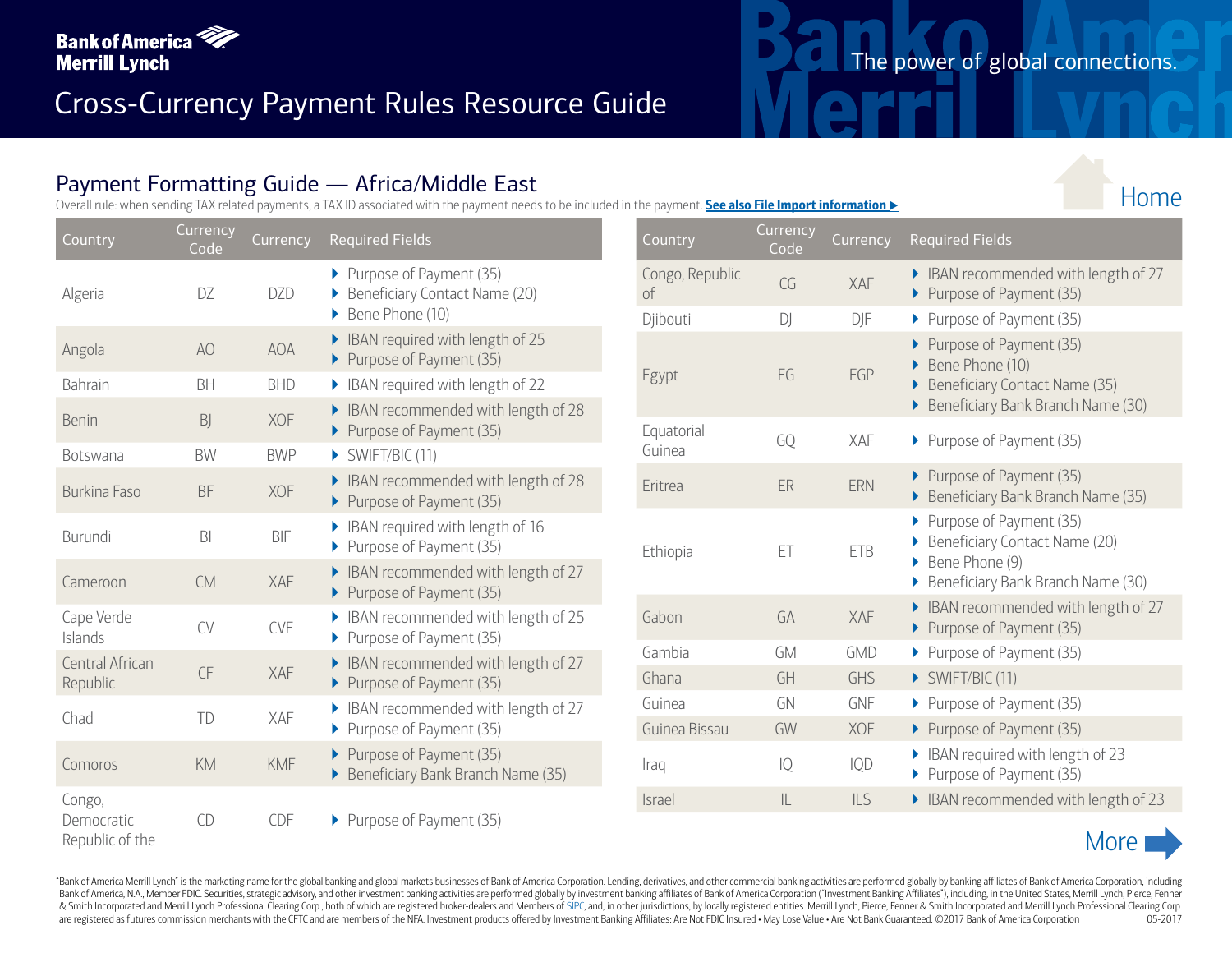

## Payment Formatting Guide — Africa/Middle East

Overall rule: when sending TAX related payments, a TAX ID associated with the payment needs to be included in the payment. **See also File Import information** u

| Country        | Currency<br>Code | Currency   | <b>Required Fields</b>                                            | Country           | Currency<br>Code |
|----------------|------------------|------------|-------------------------------------------------------------------|-------------------|------------------|
| Ivory Coast    | $\overline{C}$   | XOF        | • IBAN recommended with length of 28                              | Namibia           | <b>NA</b>        |
| (Cote d Ivory) |                  |            | Purpose of Payment (35)                                           | Niger             | <b>NE</b>        |
| Jordan         | JO               | <b>JOD</b> | BAN required with length of 30<br>Purpose of Payment (35)         | Nigeria           | NG               |
| Kenya          | KE               | <b>KES</b> | Purpose of Payment (35)<br>Beneficiary Bank Branch Name (35)<br>▶ | Oman<br>Palestine | <b>OM</b><br>PS  |
| Kuwait         | KW               | <b>KWD</b> | BAN required with length of 30                                    | Qatar             | QA               |
| Lebanon        | <b>LB</b>        | <b>LBP</b> | BAN required with length of 28<br>Purpose of Payment (35)         | Rwanda            | <b>RW</b>        |
| Lesotho        | <b>LS</b>        | <b>LSL</b> | SWIFT/BIC (11)                                                    | Sao Tome &        |                  |
| Liberia        | LR               | <b>LRD</b> | Purpose of Payment (35)                                           | Principe          | ST               |
| Libya          | LY               | <b>LYD</b> | Purpose of Payment (35)<br>Beneficiary Bank Branch Name (35)      | Saudi Arabia      | <b>SA</b>        |
| Madagascar     | MG               | MGA        | IBAN required with length of 27<br>Purpose of Payment (35)        | Senegal           | <b>SN</b>        |
| Malawi         | <b>MW</b>        | <b>MWK</b> | Purpose of Payment (35)                                           | Seychelles        | <b>SC</b>        |
| Mali           | ML               | XOF        | BAN recommended with length of 28<br>▶ Purpose of Payment (35)    | Sierra Leone      | <b>SL</b>        |
| Mauritania     | <b>MR</b>        | <b>MRO</b> | BAN recommended with length of 27<br>Purpose of Payment (35)      | Somalia           | S <sub>O</sub>   |
| Mauritius      | <b>MU</b>        | <b>MUR</b> | BAN required with length of 30<br>Purpose of Payment (35)         | South Africa      | ZΑ               |
| Morocco        | <b>MA</b>        | <b>MAD</b> | BAN recommended with length of 24                                 | South Sudan       | SS               |
| Mozambique     | MZ               | <b>MZN</b> | BAN required with length of 25                                    |                   |                  |

| Country                | Currency<br>Code | Currency   | <b>Required Fields</b>                                                     |
|------------------------|------------------|------------|----------------------------------------------------------------------------|
| Namibia                | <b>NA</b>        | <b>NAD</b> | ▶ Purpose of Payment (35)                                                  |
| Niger                  | <b>NE</b>        | <b>XOF</b> | Purpose of Payment (35)                                                    |
| Nigeria                | <b>NG</b>        | <b>NGN</b> | NUBAN Required (10)<br>Purpose of Payment (35)                             |
| Oman                   | <b>OM</b>        | <b>OMR</b> | $\triangleright$ SWIFT/BIC (11)                                            |
| Palestine              | PS               | <b>ILS</b> | Purpose of Payment (35)                                                    |
| Qatar                  | QA               | QAR        | IBAN required with length of 29                                            |
| Rwanda                 | <b>RW</b>        | <b>RWF</b> | Purpose of Payment (35)<br>Beneficiary Bank Branch Name (35)               |
| Sao Tome &<br>Principe | ST               | <b>STD</b> | IBAN required with length of 25<br>Purpose of Payment (35)                 |
| Saudi Arabia           | <b>SA</b>        | <b>SAR</b> | IBAN required with length of 24<br>Purpose of Payment (35)                 |
| Senegal                | <b>SN</b>        | <b>XOF</b> | IBAN recommended with length of 28<br>Purpose of Payment (35)              |
| Seychelles             | <b>SC</b>        | <b>SCR</b> | Purpose of Payment (35)                                                    |
| Sierra Leone           | <b>SL</b>        | <b>SLL</b> | Purpose of Payment (35)<br>Beneficiary Bank Branch Name (35)               |
| Somalia                | S <sub>O</sub>   | SOS        | Purpose of Payment (35)                                                    |
| South Africa           | ΖA               | ZAR        | Purpose of Payment (35)<br>Beneficiary Contact Name (20)<br>Bene Phone (9) |
| South Sudan            | SS               | <b>SSP</b> | Purpose of Payment (35)                                                    |

"Bank of America Merrill Lynch" is the marketing name for the global banking and global markets businesses of Bank of America Corporation. Lending, derivatives, and other commercial banking activities are performed globall Bank of America, N.A., Member FDIC. Securities, strategic advisory, and other investment banking activities are performed globally by investment banking affiliates of Bank of America Corporation ("Investment Banking Affili & Smith Incorporated and Merrill Lynch Professional Clearing Corp., both of which are registered broker-dealers and Members of [SIPC,](http://www.sipc.org) and, in other jurisdictions, by locally registered entities. Merrill Lynch, Pierce, Fenne are registered as futures commission merchants with the CFTC and are members of the NFA. Investment products offered by Investment Banking Affiliates: Are Not FDIC Insured . May Lose Value . Are Not Bank Guaranteed. @2017

## The power of global connections.

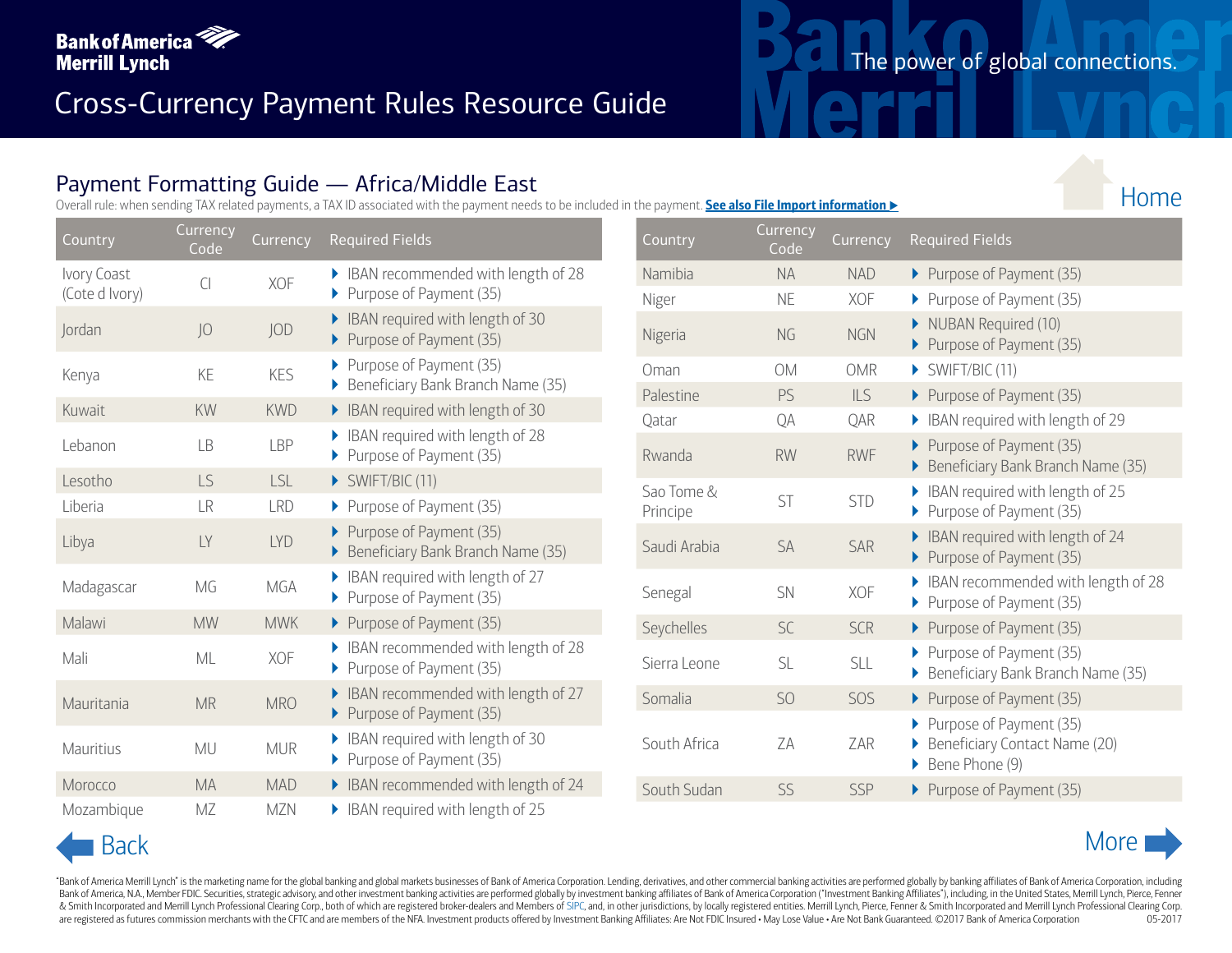

## The power of global connections.

#### Payment Formatting Guide — Africa/Middle East

Overall rule: when sending TAX related payments, a TAX ID associated with the payment needs to be included in the payment. **See also File Import information** u

| Country                                             | <b>Currency</b><br>Code | Currency   | <b>Required Fields</b>                                             |
|-----------------------------------------------------|-------------------------|------------|--------------------------------------------------------------------|
| St.Helena,<br>Ascension and<br>Tristand da<br>Cunha | <b>SH</b>               | <b>SHP</b> | $\triangleright$ SWIFT/BIC (11)                                    |
| Swaziland                                           | SZ.                     | SZ         | ▶ Purpose of Payment (35)                                          |
| Tanzania                                            | TZ                      | TZS        | Purpose of Payment (35)<br>▶<br>Beneficiary Bank Branch Name (35)  |
| Togo                                                | TG                      | <b>XOF</b> | IBAN recommended with length of 28<br>Purpose of Payment (35)<br>▶ |
| Tunisia                                             | TN                      | <b>TND</b> | IBAN recommended with length of 24                                 |
| Turkey                                              | <b>TR</b>               | <b>TRY</b> | IBAN required with length of 26<br>▶                               |
| Uganda                                              | $\bigcup G$             | UGX        | Purpose of Payment (35)                                            |
| <b>United Arab</b><br>Emirates (UAE)                | AE                      | <b>AED</b> | IBAN required with length of 23                                    |
| Western Sahara                                      | EΗ                      | <b>MAD</b> | IBAN recommended with length of 24                                 |
| Yemen                                               | YE                      | <b>YER</b> | Purpose of Payment (35)<br>Beneficiary Bank Branch Name (35)       |
| <b>Zambia</b>                                       | ZM                      | 7MW        | Purpose of Payment (35)<br>Branch Code (Recommended) (6)           |
| Zimbabwe                                            | ZW                      | <b>USD</b> | ABA/Fed Wire (9)                                                   |



"Bank of America Merrill Lynch" is the marketing name for the global banking and global markets businesses of Bank of America Corporation. Lending, derivatives, and other commercial banking activities are performed globall Bank of America, N.A., Member FDIC. Securities, strategic advisory, and other investment banking activities are performed globally by investment banking affiliates of Bank of America Corporation ("Investment Banking Affili & Smith Incorporated and Merrill Lynch Professional Clearing Corp., both of which are registered broker-dealers and Members of [SIPC,](http://www.sipc.org) and, in other jurisdictions, by locally registered entities. Merrill Lynch, Pierce, Fenne are registered as futures commission merchants with the CFTC and are members of the NFA. Investment products offered by Investment Banking Affiliates: Are Not FDIC Insured . May Lose Value . Are Not Bank Guaranteed. ©2017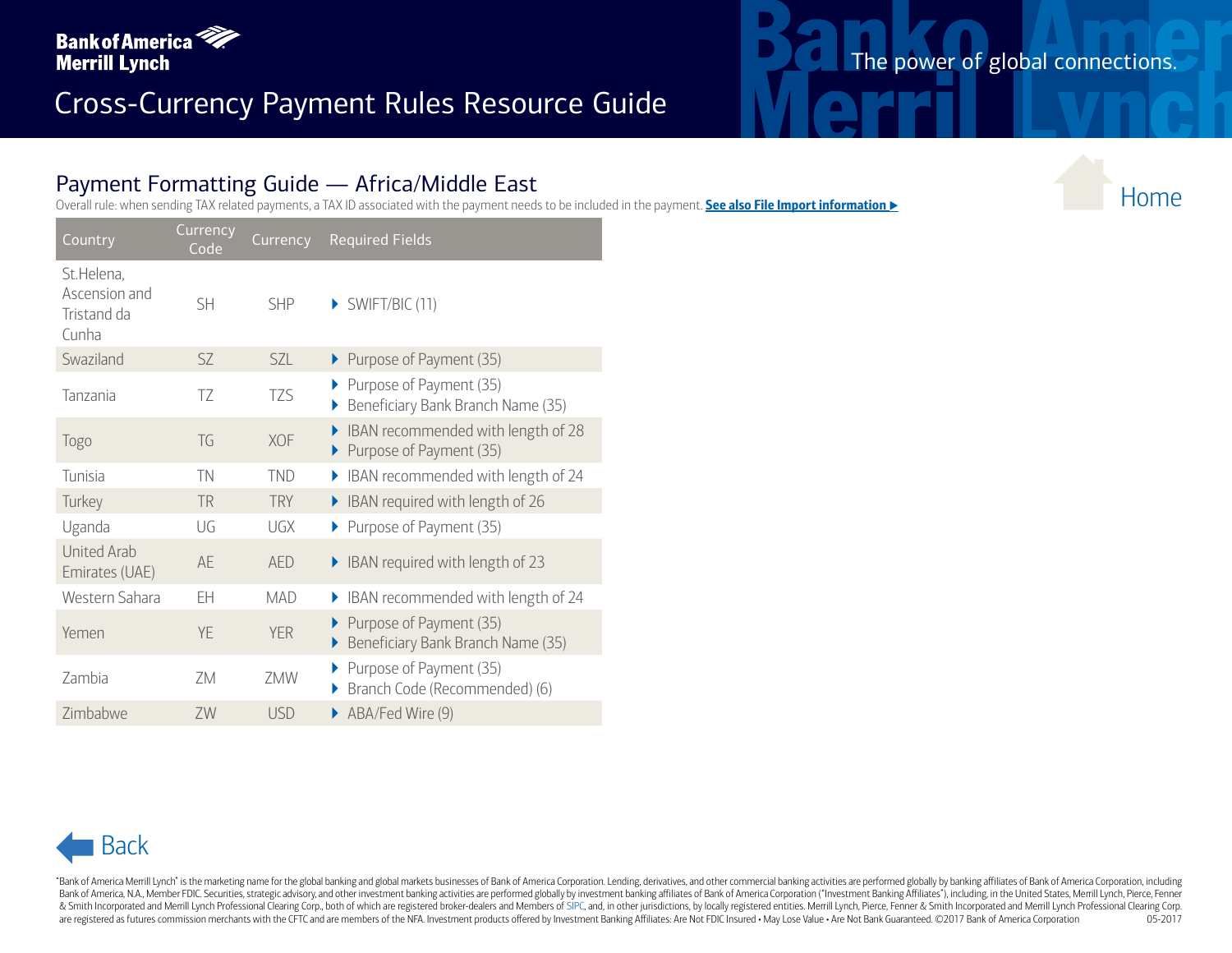

#### Payment Formatting Guide — Asia/Pacific

Overall rule: when sending TAX related payments, a TAX ID associated with the payment needs to be included in the payment. **See also File Import information** 

| Country                              | Currency<br>Code | Currency   | <b>Required Fields</b>                                                      | Country       | Currency<br>Code |
|--------------------------------------|------------------|------------|-----------------------------------------------------------------------------|---------------|------------------|
| Afghanistan                          | AF               | <b>AFN</b> | Purpose of Payment (35)                                                     | Georgia       | GE               |
| Armenia                              | AM               | <b>AMD</b> | Purpose of Payment (35)                                                     |               |                  |
| Australia                            | AU               | <b>AUD</b> | BSB Code (6)                                                                | Hong Kong     | <b>HK</b>        |
| Azerbaijan                           | AZ               | AZN        | BAN recommended with length of 28<br>Purpose of Payment (35)                | India         | $\mathsf{IN}$    |
|                                      |                  |            | Branch Code (6)                                                             | Indonesia     | ID               |
|                                      |                  |            | $\triangleright$ Tax ID (Entity only) (10)                                  | Japan         | JP               |
| Bangladesh                           | <b>BD</b>        | <b>BDT</b> | Purpose of Payment (35)<br>Beneficiary Bank Branch Name (35)                |               |                  |
| <b>Bhutan</b>                        | <b>BT</b>        | <b>BTN</b> | Purpose of Payment (35)                                                     |               |                  |
| <b>Brunei</b>                        | <b>BN</b>        | <b>BND</b> | Purpose of Payment (35)                                                     | Kazakhstan    | KZ               |
| Cambodia                             | KH               | KHR        | Purpose of Payment (35)                                                     |               |                  |
| China                                | <b>CN</b>        | CNY        | Purpose of Payment (35)<br>Beneficiary Contact Name (20)<br>Bene Phone (11) | Kiribati      | KI               |
| China (offshore)                     | <b>CN</b>        | <b>CNH</b> | Purpose of Payment (35)<br>CNAPS Code (12)<br>Beneficiary Contact Name (20) | Korea (South) | KR               |
|                                      |                  |            | Bene Phone (11)                                                             | Kyrgyzstan    | KG               |
| Christmas                            |                  |            |                                                                             | Laos          | LA               |
| Island                               | CX               | <b>AUD</b> | BSB Code (6)                                                                | Macau         | <b>MO</b>        |
| Cook Islands                         | <b>CK</b>        | <b>NZD</b> | BSB Code (6)                                                                | Malaysia      | <b>MY</b>        |
| Federated<br>States of<br>Micronesia | <b>FM</b>        | <b>USD</b> | ABA/Fed Wire (9)                                                            | Maldives      | <b>MV</b>        |
| Fiji                                 | FJ               | <b>FID</b> | $\triangleright$ SWIFT/BIC (11)                                             |               |                  |

| Country       | <b>Currency</b><br>Code | Currency   | <b>Required Fields</b>                                                                                                                                                                                                     |
|---------------|-------------------------|------------|----------------------------------------------------------------------------------------------------------------------------------------------------------------------------------------------------------------------------|
| Georgia       | <b>GE</b>               | GEL        | BAN required with length of 22<br>Purpose of Payment (35)                                                                                                                                                                  |
| Hong Kong     | <b>HK</b>               | <b>HKD</b> | SWIFT/BIC (11)                                                                                                                                                                                                             |
| India         | IN                      | <b>INR</b> | IFSC Code (11)<br>Purpose of Payment (35)                                                                                                                                                                                  |
| Indonesia     | ID                      | <b>IDR</b> | Purpose of Payment (35)                                                                                                                                                                                                    |
| Japan         | JP                      | JPY        | $\triangleright$ SWIFT/BIC (11)                                                                                                                                                                                            |
| Kazakhstan    | KZ                      | KZT        | IBAN required with length of 20<br>Purpose of Payment (35)<br>Code of Payment (KNP) (3)<br>Bene TRN (Tax Registration Number)<br>(12)<br>Beneficiary KBE - Identifying resident<br>vs. no resident and economic sector (2) |
| Kiribati      | KI                      | <b>AUD</b> | BSB Code (6)                                                                                                                                                                                                               |
| Korea (South) | <b>KR</b>               | <b>KRW</b> | Purpose of Payment (35)<br>Beneficiary Contact Name (20)<br>Bene Phone (10)                                                                                                                                                |
| Kyrgyzstan    | KG                      | KGS        | Purpose of Payment (35)                                                                                                                                                                                                    |
| Laos          | LA                      | LAK        | Purpose of Payment (35)                                                                                                                                                                                                    |
| Macau         | <b>MO</b>               | <b>MOP</b> | Purpose of Payment (35)                                                                                                                                                                                                    |
| Malaysia      | <b>MY</b>               | <b>MYR</b> | Purpose of Payment (35)                                                                                                                                                                                                    |
| Maldives      | <b>MV</b>               | <b>MVR</b> | Purpose of Payment (35)<br>Beneficiary Bank Branch Name (35)                                                                                                                                                               |



"Bank of America Merrill Lynch" is the marketing name for the global banking and global markets businesses of Bank of America Corporation. Lending, derivatives, and other commercial banking activities are performed globall Bank of America, N.A., Member FDIC. Securities, strategic advisory, and other investment banking activities are performed globally by investment banking affiliates of Bank of America Corporation ("Investment Banking Affili & Smith Incorporated and Merrill Lynch Professional Clearing Corp., both of which are registered broker-dealers and Members of [SIPC,](http://www.sipc.org) and, in other jurisdictions, by locally registered entities. Merrill Lynch, Pierce, Fenne are registered as futures commission merchants with the CFTC and are members of the NFA. Investment products offered by Investment Banking Affiliates: Are Not FDIC Insured . May Lose Value . Are Not Bank Guaranteed. ©2017

## The power of global connections.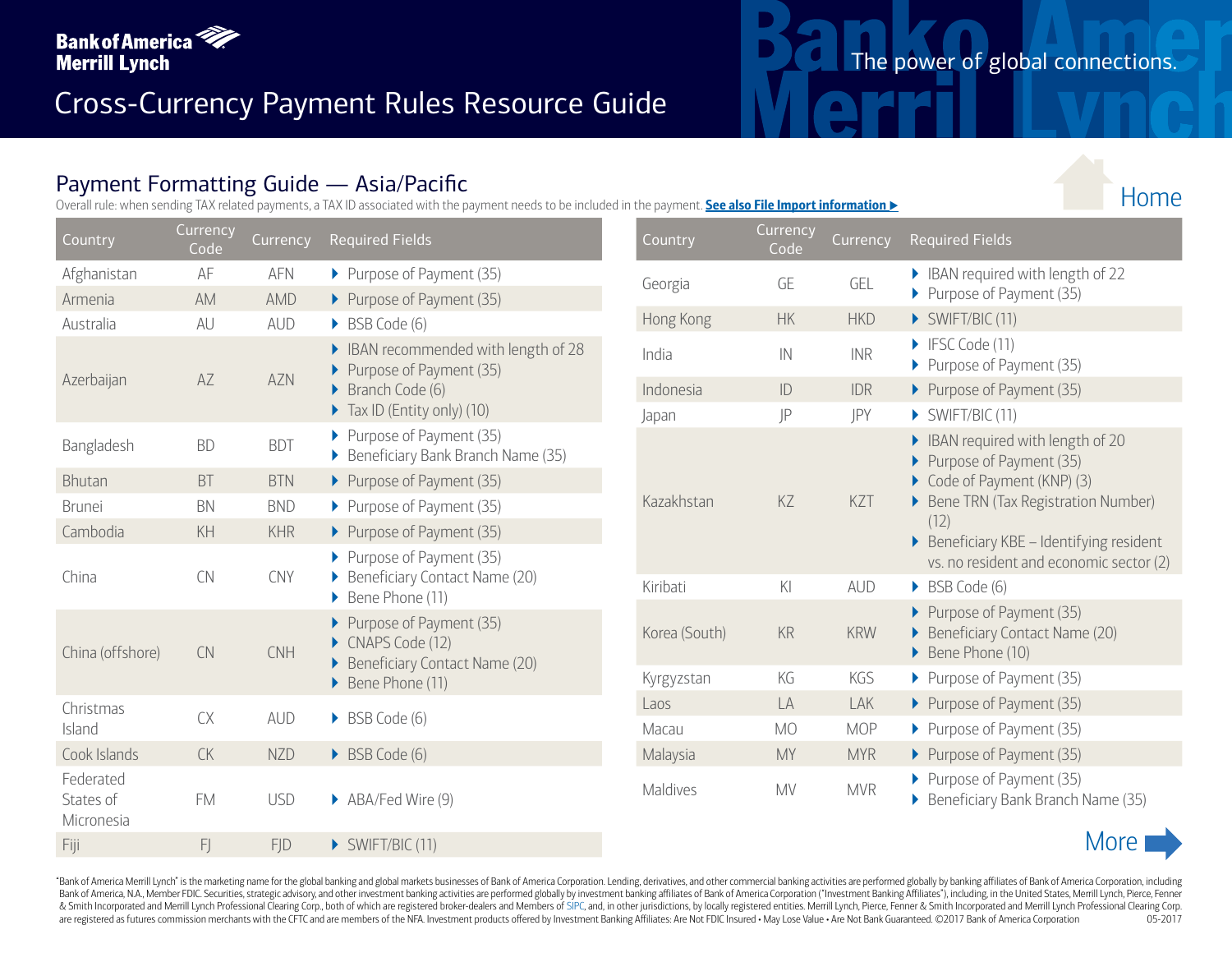

#### Payment Formatting Guide — Asia/Pacific

Overall rule: when sending TAX related payments, a TAX ID associated with the payment needs to be included in the payment. **See also File Import information** u

Country Currency<br>Code arrency Currency Required Fields Control Country Currency Currency<br>Code Country Code Marshall Islands MH USD ABA/Fed Wire (9) Mongolia MN MNT Purpose of Payment (35) Beneficiary Bank Branch Name (35) Myanmar MM MMK Purpose of Payment (35) Beneficiary Bank Branch Name (35) Nauru NR AUD ▶ BSB Code (6) Nepal NP NPR Purpose of Payment (35) Beneficiary Bank Branch Name (35) New Zealand NZ NZD ▶ BSB Code (6) Niue NU NZD ▶ BSB Code (6) Norfolk Islands NF AUD BSB Code (6) Pakistan PK PKR **EXAM** IBAN recommended with length of 24 Palau PW USD ▶ ABA/Fed Wire (9) Papua New Fapua New PG PGK > SWIFT/BIC (11) Philippines PH PHP > SWIFT/BIC (11) Samoa WS WST > SWIFT/BIC (11)

| Country                   | Currency<br>Co <sub>de</sub> | Currency   | <b>Required Fields</b>                                       |
|---------------------------|------------------------------|------------|--------------------------------------------------------------|
| Singapore                 | SG                           | SGD        | $\triangleright$ SWIFT/BIC (11)                              |
| Soloman<br><b>Islands</b> | <b>SB</b>                    | <b>SBD</b> | Purpose of Payment (35)                                      |
| Sri Lanka                 | LK                           | <b>LKR</b> | SWIFT/BIC (11)                                               |
| Taiwan                    | TW                           | <b>TWD</b> | Purpose of Payment (35)                                      |
| Tajikistan                | T)                           | TJS        | Purpose of Payment (35)                                      |
| Thailand                  | TH                           | <b>THB</b> | Purpose of Payment (35)                                      |
| Tokelau                   | ТK                           | <b>NZD</b> | BSB Code (6)                                                 |
| Tonga                     | TO                           | <b>TOP</b> | SWIFT/BIC (11)                                               |
| Turkmenistan              | ТM                           | TMT        | Purpose of Payment (35)                                      |
| Tuvalu                    | TV                           | <b>AUD</b> | BSB Code (6)                                                 |
| Uzbekistan                | UZ.                          | <b>UZS</b> | Purpose of Payment (35)<br>Beneficiary Bank Branch Name (35) |
| Vanuatu                   | VU                           | VUV        | SWIFT/BIC (11)                                               |
| Vietnam                   | VN                           | VND        | Purpose of Payment (35)<br>Beneficiary Bank Branch Name (35) |

# Back

"Bank of America Merrill Lynch" is the marketing name for the global banking and global markets businesses of Bank of America Corporation. Lending, derivatives, and other commercial banking activities are performed globall Bank of America, N.A., Member FDIC. Securities, strategic advisory, and other investment banking activities are performed globally by investment banking affiliates of Bank of America Corporation ("Investment Banking Affili & Smith Incorporated and Merrill Lynch Professional Clearing Corp., both of which are registered broker-dealers and Members of [SIPC,](http://www.sipc.org) and, in other jurisdictions, by locally registered entities. Merrill Lynch, Pierce, Fenne are registered as futures commission merchants with the CFTC and are members of the NFA. Investment products offered by Investment Banking Affiliates: Are Not FDIC Insured . May Lose Value . Are Not Bank Guaranteed. ©2017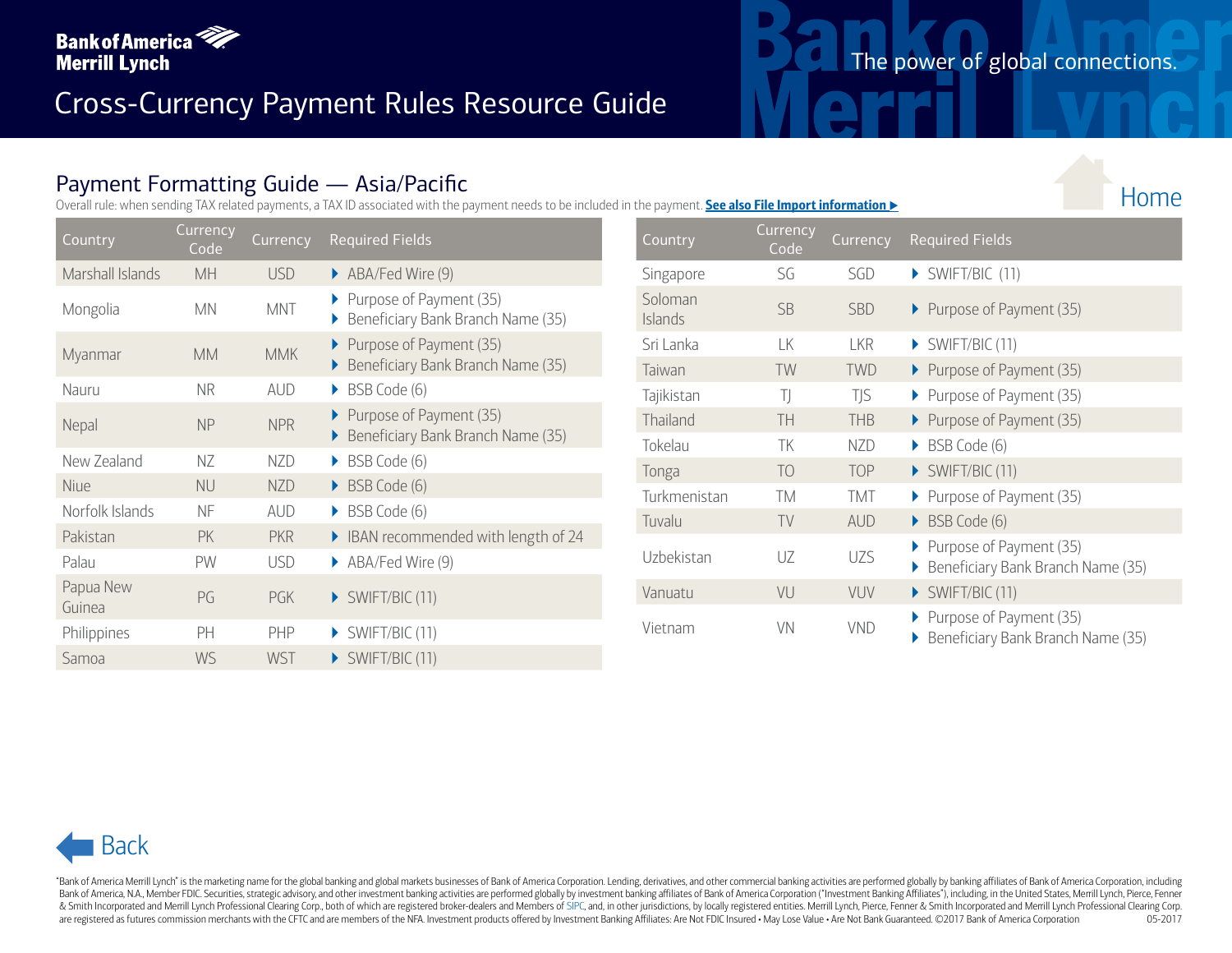

#### Payment Formatting Guide — Americas

Overall rule: when sending TAX related payments, a TAX ID associated with the payment needs to be included in the payment. **See also File Import information** u

| Country                | Currency<br>Code | Currency   | <b>Required Fields</b>                                                                                                                                      | Country                | Currency<br>Code |
|------------------------|------------------|------------|-------------------------------------------------------------------------------------------------------------------------------------------------------------|------------------------|------------------|
| American<br>Samoa      | AS               | <b>USD</b> | Purpose of Payment (35)                                                                                                                                     | Cayman Islands         | KY               |
| Anguilla               | $\mathsf{Al}$    | <b>XCD</b> | Purpose of Payment (35)                                                                                                                                     | Chile                  | CL               |
| Antigua and<br>Barbuda | AG               | XCD        | Purpose of Payment (35)                                                                                                                                     |                        |                  |
| Argentina              | <b>AR</b>        | ARS        | BAN recommended with length of 24<br>Purpose of Payment (35)<br>Beneficiary Contact Name (20)<br>Bene Phone (10)<br>$\triangleright$ CUIT (Tax ID) (9 - 12) | Colombia               | CO               |
| Aruba                  | AW               | <b>AWG</b> | Purpose of Payment (35)                                                                                                                                     |                        |                  |
| <b>Bahamas</b>         | <b>BS</b>        | <b>BSD</b> | Purpose of Payment (35)                                                                                                                                     | Costa Rica             | <b>CR</b>        |
| <b>Barbados</b>        | <b>BB</b>        | <b>BBD</b> | Purpose of Payment (35)                                                                                                                                     |                        |                  |
| <b>Belize</b>          | <b>BZ</b>        | <b>BZD</b> | Purpose of Payment (35)                                                                                                                                     |                        |                  |
| Bermuda                | <b>BM</b>        | <b>BMD</b> | Purpose of Payment (35)                                                                                                                                     | Curacao                | <b>CW</b>        |
| <b>Bolivia</b>         | <b>BO</b>        | <b>BOB</b> | Purpose of Payment (35)                                                                                                                                     | Dominica               | <b>DM</b>        |
| Bonaire                | <b>BQ</b>        | <b>USD</b> | ABA/Fed Wire (9)                                                                                                                                            |                        |                  |
|                        |                  |            | IBAN recommended with length of 29<br>Purpose of Payment (35)<br>Beneficiary Contact Name (20)                                                              | Dominican<br>Republic  | D <sub>O</sub>   |
| <b>Brazil</b>          | <b>BR</b>        | <b>BRL</b> | Bene Phone (10 - 13)]                                                                                                                                       | Ecuador                | EC               |
|                        |                  |            | Agency Code (required if no IBAN                                                                                                                            | El Salvador            | SV               |
|                        |                  |            | provided) $(3 - 7)$<br>Corporate ID number (14)<br>Individual ID number (11)                                                                                | Falkland /<br>Malvinas | FK               |
| Canada                 | CA               | CAD        | Transit Code (9)                                                                                                                                            |                        |                  |

| Country                       | Currency<br>Code | Currency   | <b>Required Fields</b>                                                                                                      |
|-------------------------------|------------------|------------|-----------------------------------------------------------------------------------------------------------------------------|
| Cayman Islands                | KY               | <b>KYD</b> | Purpose of Payment (35)                                                                                                     |
| Chile                         | CL               | <b>CLP</b> | Purpose of Payment (35)<br>Beneficiary Contact Name (20)<br>Bene Phone (9)<br>RUT (Tax ID) (7 - 9)                          |
| Colombia                      | CO               | COP        | Purpose of Payment (35)<br>Beneficiary Contact Name (20)<br>Bene Phone (10)<br>NIT ID $# (9 - 10)$<br>Cedula ID (8 - 11)    |
| Costa Rica                    | <b>CR</b>        | <b>CRC</b> | <b>IBAN</b> recommended<br>Purpose of Payment (35)<br>Beneficiary Contact Name (20)<br>Bene Phone (8)<br>Cedula ID (9 - 10) |
| Curacao                       | <b>CW</b>        | ANG        | Purpose of Payment (35)                                                                                                     |
| Dominica                      | <b>DM</b>        | XCD        | ▶ Purpose of Payment (35)                                                                                                   |
| Dominican<br>Republic         | DO               | <b>DOP</b> | IBAN recommended with length of 28<br>Purpose of Payment (35)<br>RNC (Entity Tax ID) (9)<br>CI (Individual Tax ID) (11)     |
| Ecuador                       | EC               | <b>USD</b> | ABA/Fed Wire (9)                                                                                                            |
| El Salvador                   | SV               | <b>USD</b> | ▶ Purpose of Payment (35)                                                                                                   |
| Falkland /<br><b>Malvinas</b> | FK               | <b>FKP</b> | ▶ Purpose of Payment (35)                                                                                                   |



"Bank of America Merrill Lynch" is the marketing name for the global banking and global markets businesses of Bank of America Corporation. Lending, derivatives, and other commercial banking activities are performed globall Bank of America, N.A., Member FDIC. Securities, strategic advisory, and other investment banking activities are performed globally by investment banking affiliates of Bank of America Corporation ("Investment Banking Affili & Smith Incorporated and Merrill Lynch Professional Clearing Corp., both of which are registered broker-dealers and Members of [SIPC,](http://www.sipc.org) and, in other jurisdictions, by locally registered entities. Merrill Lynch, Pierce, Fenne are registered as futures commission merchants with the CFTC and are members of the NFA. Investment products offered by Investment Banking Affiliates: Are Not FDIC Insured · May Lose Value · Are Not Bank Guaranteed. @2017

## The power of global connections.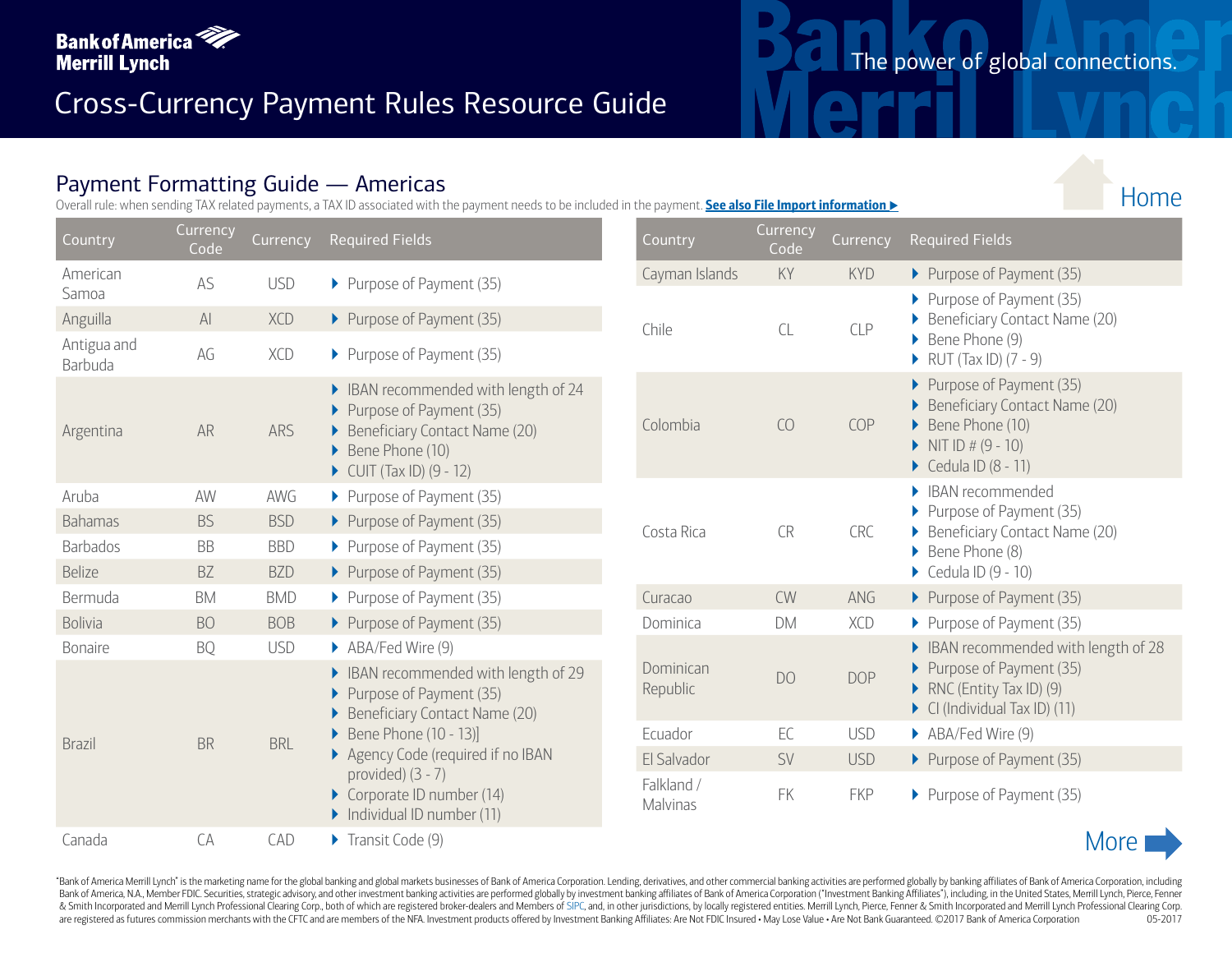

#### Payment Formatting Guide — Americas

Overall rule: when sending TAX related payments, a TAX ID associated with the payment needs to be included in the payment. **See also File Import information** 

| Country                     | <b>Currency</b><br>Code | Currency   | <b>Required Fields</b>                                                                                       | Country                     | Currency<br>Code |
|-----------------------------|-------------------------|------------|--------------------------------------------------------------------------------------------------------------|-----------------------------|------------------|
| French Guiana               | GF                      | <b>EUR</b> | BAN required with length of 27                                                                               | Panama                      | <b>PA</b>        |
| Grenada                     | GD                      | <b>XCD</b> | Purpose of Payment (35)                                                                                      |                             |                  |
| Guadeloupe                  | GP                      | <b>EUR</b> | BAN required with length of 27                                                                               | Paraguay                    | PY               |
| Guam                        | GU                      | <b>USD</b> | ABA/Fed Wire (9)                                                                                             |                             |                  |
| Guatemala                   | GT                      | GTQ        | BAN required with length of 28<br>Purpose of Payment (35)<br>Beneficiary Contact Name (20)<br>Bene Phone (8) | Peru                        | PE               |
|                             |                         |            | Individual ID number - (TAX ID) (9 or 13)                                                                    | Puerto Rico                 | PR               |
|                             |                         |            | Corporate ID number - (TAX ID) (11)                                                                          | Saba                        | US               |
| Guyana                      | GY                      | <b>GYD</b> | Purpose of Payment (35)                                                                                      | St. Barthelemy              | <b>BL</b>        |
| Haiti                       | HT                      | <b>HTG</b> | Purpose of Payment (35)                                                                                      |                             |                  |
| Honduras                    | <b>HN</b>               | <b>HNL</b> | $\triangleright$ SWIFT/BIC (11)                                                                              | St. Kitts and               | KN               |
| Jamaica                     | JM                      | JMD        | Purpose of Payment (35)<br>$\blacktriangleright$ Transit (5)                                                 | St. Nevis<br>St. Lucia      | LC               |
| Martinique                  | <b>MQ</b>               | <b>EUR</b> | BAN required with length of 27                                                                               | St. Maarten                 | SX               |
| Mexico                      | <b>MX</b>               | <b>MXN</b> | Beneficiary account must be 18 digits<br>in length                                                           | St. Martin<br>(French Part) | <b>MF</b>        |
| Montserrat                  | <b>MS</b>               | <b>XCD</b> | Purpose of Payment (35)                                                                                      | St. Pierre &                | <b>PM</b>        |
| Netherland<br>Antilles      | AN                      | ANG        | Purpose of Payment (35)                                                                                      | Miquelon<br>St. Vincent and | VC               |
| Nicaragua                   | N <sub>l</sub>          | <b>NIO</b> | Purpose of Payment (35)                                                                                      | The Grenadines              |                  |
| Northern<br>Mariana Islands | <b>MP</b>               | <b>USD</b> | ABA/Fed Wire (9)                                                                                             | Suriname                    | SR               |

|                  |                  |                   | ient Formatting Quide — Americas<br>ile: when sending TAX related payments, a TAX ID associated with the payment needs to be included in the payment. See also File Import information ▶ |                             |                  |            |                                                                                                                      |
|------------------|------------------|-------------------|------------------------------------------------------------------------------------------------------------------------------------------------------------------------------------------|-----------------------------|------------------|------------|----------------------------------------------------------------------------------------------------------------------|
| ry               | Currency<br>Code | Currency          | <b>Required Fields</b>                                                                                                                                                                   | Country                     | Currency<br>Code | Currency   | <b>Required Fields</b>                                                                                               |
| Guiana           | GF               | <b>EUR</b>        | BAN required with length of 27                                                                                                                                                           | Panama                      | PA               | PAB        | Purpose of Payment (35)                                                                                              |
| la<br>loupe      | GD<br>GP         | XCD<br><b>EUR</b> | Purpose of Payment (35)<br>BAN required with length of 27                                                                                                                                | Paraguay                    | PY               | PYG        | Purpose of Payment (35)<br>Beneficiary Bank Branch Name (35)                                                         |
|                  | GU               | <b>USD</b>        | ABA/Fed Wire (9)                                                                                                                                                                         |                             |                  |            | RUC (Entity Tax ID) $(9)$<br>$\triangleright$ CI (Individual Tax ID) (6 - 7)                                         |
| nala             | GT               | GTQ               | BAN required with length of 28<br>Purpose of Payment (35)<br>Beneficiary Contact Name (20)<br>Bene Phone (8)                                                                             | Peru                        | PE               | PEN        | Purpose of Payment (35)<br>$\triangleright$ RUC (Entity Tax ID) (11)<br>$\triangleright$ DNI (Individual Tax ID) (8) |
|                  |                  |                   | Individual ID number - $(TAX ID)$ (9 or 13)                                                                                                                                              | Puerto Rico                 | PR               | <b>USD</b> | ABA/Fed Wire (9)                                                                                                     |
|                  |                  |                   | Corporate ID number $-$ (TAX ID) (11)                                                                                                                                                    | Saba                        | US               | <b>USD</b> | ABA/Fed Wire (9)                                                                                                     |
|                  | GY<br>HT         | GYD<br><b>HTG</b> | ▶ Purpose of Payment (35)<br>▶ Purpose of Payment (35)                                                                                                                                   | St. Barthelemy              | BL               | <b>EUR</b> | BAN required with length of 27<br>Purpose of Payment (35)                                                            |
| ras              | HN               | <b>HNL</b>        | $\triangleright$ SWIFT/BIC (11)                                                                                                                                                          | St. Kitts and<br>St. Nevis  | KN               | XCD        | Purpose of Payment (35)                                                                                              |
|                  | JM               | JMD               | Purpose of Payment (35)<br>$\blacktriangleright$ Transit (5)                                                                                                                             | St. Lucia                   | LC               | <b>XCD</b> | Purpose of Payment (35)                                                                                              |
| ique             | <b>MQ</b>        | <b>EUR</b>        | BAN required with length of 27                                                                                                                                                           | St. Maarten                 | SX               | ANG        | Purpose of Payment (35)                                                                                              |
|                  | <b>MX</b>        | <b>MXN</b>        | Beneficiary account must be 18 digits<br>in length                                                                                                                                       | St. Martin<br>(French Part) | MF               | <b>EUR</b> | BAN required with length of 27<br>Purpose of Payment (35)                                                            |
| errat            | <b>MS</b>        | XCD               | ▶ Purpose of Payment (35)                                                                                                                                                                | St. Pierre &<br>Miquelon    | PM               | EUR        | BAN required with length of 27                                                                                       |
| land             | AN               | ANG               | ▶ Purpose of Payment (35)                                                                                                                                                                | St. Vincent and             | VC               | XCD        | Purpose of Payment (35)                                                                                              |
| gua              | N <sub>1</sub>   | <b>NIO</b>        | Purpose of Payment (35)                                                                                                                                                                  | The Grenadines              |                  |            |                                                                                                                      |
| 2rn<br>a Islands | <b>MP</b>        | <b>USD</b>        | ABA/Fed Wire (9)                                                                                                                                                                         | Suriname                    | SR               | SRD        | Purpose of Payment (35)                                                                                              |
| <b>Back</b>      |                  |                   |                                                                                                                                                                                          |                             |                  |            |                                                                                                                      |

"Bank of America Merrill Lynch" is the marketing name for the global banking and global markets businesses of Bank of America Corporation. Lending, derivatives, and other commercial banking activities are performed globall Bank of America, N.A., Member FDIC. Securities, strategic advisory, and other investment banking activities are performed globally by investment banking affiliates of Bank of America Corporation ("Investment Banking Affili & Smith Incorporated and Merrill Lynch Professional Clearing Corp., both of which are registered broker-dealers and Members of [SIPC,](http://www.sipc.org) and, in other jurisdictions, by locally registered entities. Merrill Lynch, Pierce, Fenne are registered as futures commission merchants with the CFTC and are members of the NFA. Investment products offered by Investment Banking Affiliates: Are Not FDIC Insured . May Lose Value . Are Not Bank Guaranteed. @2017



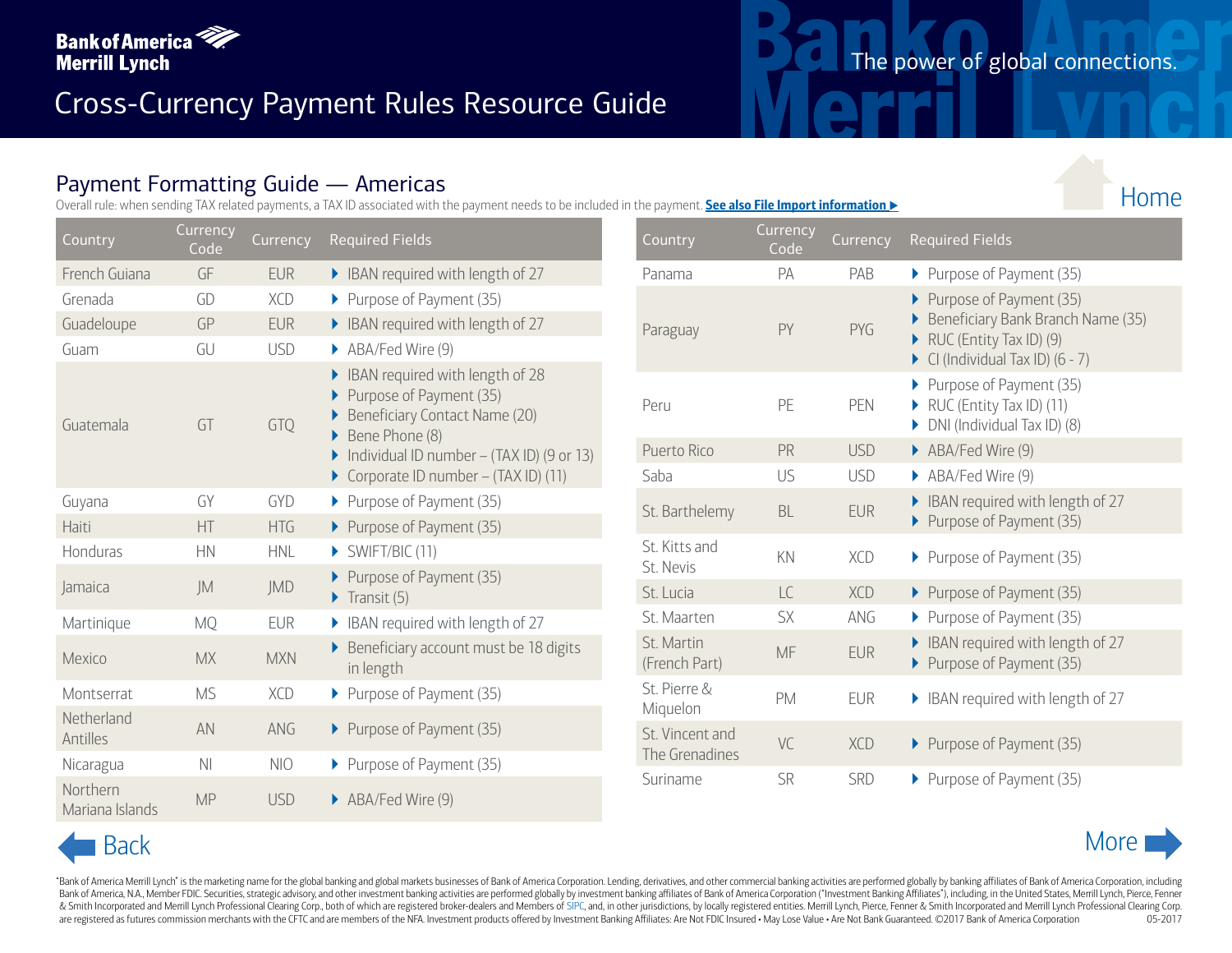

#### Payment Formatting Guide — Americas

|                                         |                       |            | $r$ ayment Formatting Guide $r$ Americas<br>Overall rule: when sending TAX related payments, a TAX ID associated with the payment needs to be included in the payment. See also File Import information ▶ |
|-----------------------------------------|-----------------------|------------|-----------------------------------------------------------------------------------------------------------------------------------------------------------------------------------------------------------|
| Country                                 | Currency<br>Code      | Currency   | <b>Required Fields</b>                                                                                                                                                                                    |
| Trinidad &<br>Tobago                    | $\top\top$            | <b>TTD</b> | Purpose of Payment (35)                                                                                                                                                                                   |
| Turks and<br>Caicos Islands             | $\top \!\! \mathsf C$ | <b>USD</b> | ABA/Fed Wire (9)<br>SWIFT/BIC (8 or 11)<br>$\blacktriangleright$ Name of Bank<br>Address of Bank                                                                                                          |
| <b>United States</b>                    | <b>US</b>             | <b>USD</b> | ABA/Fed Wire (9)                                                                                                                                                                                          |
| Uruguay                                 | UY                    | UYU        | Purpose of Payment (35)<br>Beneficiary Bank Branch Name (35)<br>$\triangleright$ RUC (Entity Tax ID) (12)<br>$\triangleright$ CI (Individual Tax ID) (8)                                                  |
| Venezuela                               | VE                    | VEF        | Purpose of Payment (35)<br>Beneficiary Contact Name (20)<br>Bene Phone (10)<br>RIF-Tax ID (Registro Unico De<br>Informacion Fiscal) (9 - 10)                                                              |
| Virgin Islands,<br><b>British</b>       | VG                    | <b>USD</b> | • IBAN recommended                                                                                                                                                                                        |
| Virgin Islands,<br><b>United States</b> | V <sub>l</sub>        | <b>USD</b> | ABA/Fed Wire (9)                                                                                                                                                                                          |
|                                         |                       |            |                                                                                                                                                                                                           |
|                                         |                       |            |                                                                                                                                                                                                           |
| <b>Back</b>                             |                       |            |                                                                                                                                                                                                           |



"Bank of America Merrill Lynch" is the marketing name for the global banking and global markets businesses of Bank of America Corporation. Lending, derivatives, and other commercial banking activities are performed globall Bank of America, N.A., Member FDIC. Securities, strategic advisory, and other investment banking activities are performed globally by investment banking affiliates of Bank of America Corporation ("Investment Banking Affili & Smith Incorporated and Merrill Lynch Professional Clearing Corp., both of which are registered broker-dealers and Members of [SIPC,](http://www.sipc.org) and, in other jurisdictions, by locally registered entities. Merrill Lynch, Pierce, Fenne are registered as futures commission merchants with the CFTC and are members of the NFA. Investment products offered by Investment Banking Affiliates: Are Not FDIC Insured . May Lose Value . Are Not Bank Guaranteed. @2017

## The power of global connections.